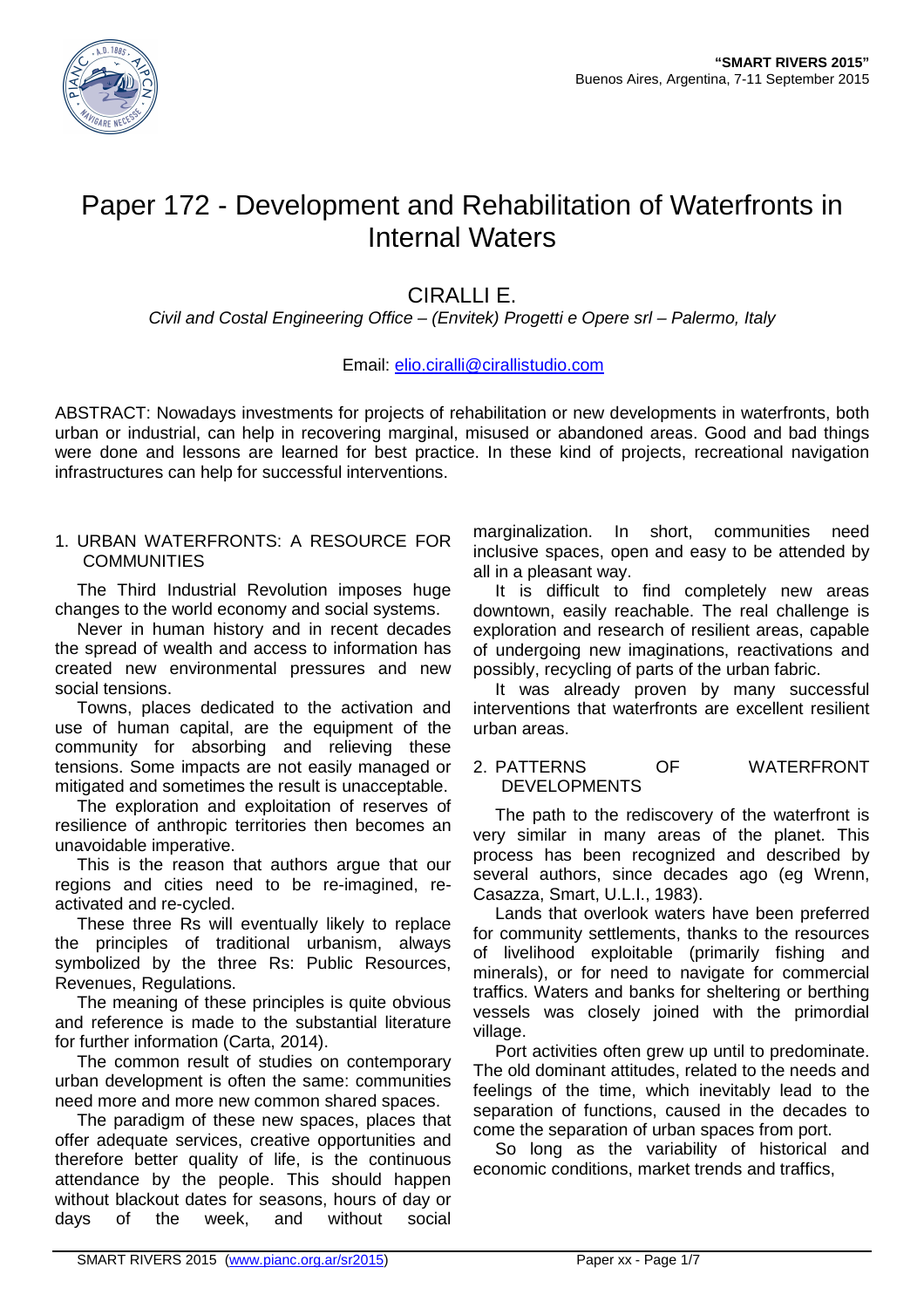sometime they caused mutations of the needs and the decline of some port functions, whose areas were therefore abandoned or underutilized.





Figure 1: Development of Port of Palermo, Italy, originally between Kemonia and Papireto rivers

From the middle of the twentieth century, with changing social patterns and hence the specific needs, it was rediscovered the existence, importance and the charm of these abandoned areas and were then conducted conspicuous actions of urban renewal (Baltimore, for example). The economic and social success of these investments resulted in the spread of this logic of intervention around the world.

#### 2.1 Successful stories or not?

Several billion Euros were spent, and will be invested in future in each of the seven continents for new developments or restoration actions on waterfront. Many projects of varying sizes, are currently underway around the world. Good and bad things have been done.

Besides the interventions that are ritually cited as the most successful (Baltimore, San Francisco, New York, Barcelona) many others have been added, some with questionable results or needing a greater maturity to assess the full effects.

In the Middle East some interventions have astonished the world by the grandeur and innovation connected.

With different conditions and size, but with projects not less significant for the positive effects, should be mentioned interventions in Europe (Dublin, Liverpool, London, Genoa, et cetera).

Many scholars have therefore analyzed the stories of these interventions and their effects and they have tried to identify best practices to be implemented for the success.



Figure 2: Baltimore Inner Harbour (mid 1960's) a) before b) today

#### 3. PRINCIPLES FOR RESTORATION OF WATERFRONTS

Considering it much more practical and useful to the reader, the following paragraphs shows the lists of the main conceptual results of the studies, as mostly agreed among several authors.

#### 3.1 Strenghts

Some strengths of these actions are finally part of the store of knowledge of many planners and developers.

Strengths of urban waterfront regenerations can be considered (Pekin Timur, 2013, after many authors):

increase of real estate property values

preservation of historical heritage, through re-Vitalizing historical buildings

improvement of water quality and restoring bio-diversity acting advanced management processes

provision of opportunities for new uses and activities

new social and economic occasions for declining city areas

attraction of tourists at regional, national and international level

provision of new quality houses

provision of new real jobs

improvement of the general environmental conditions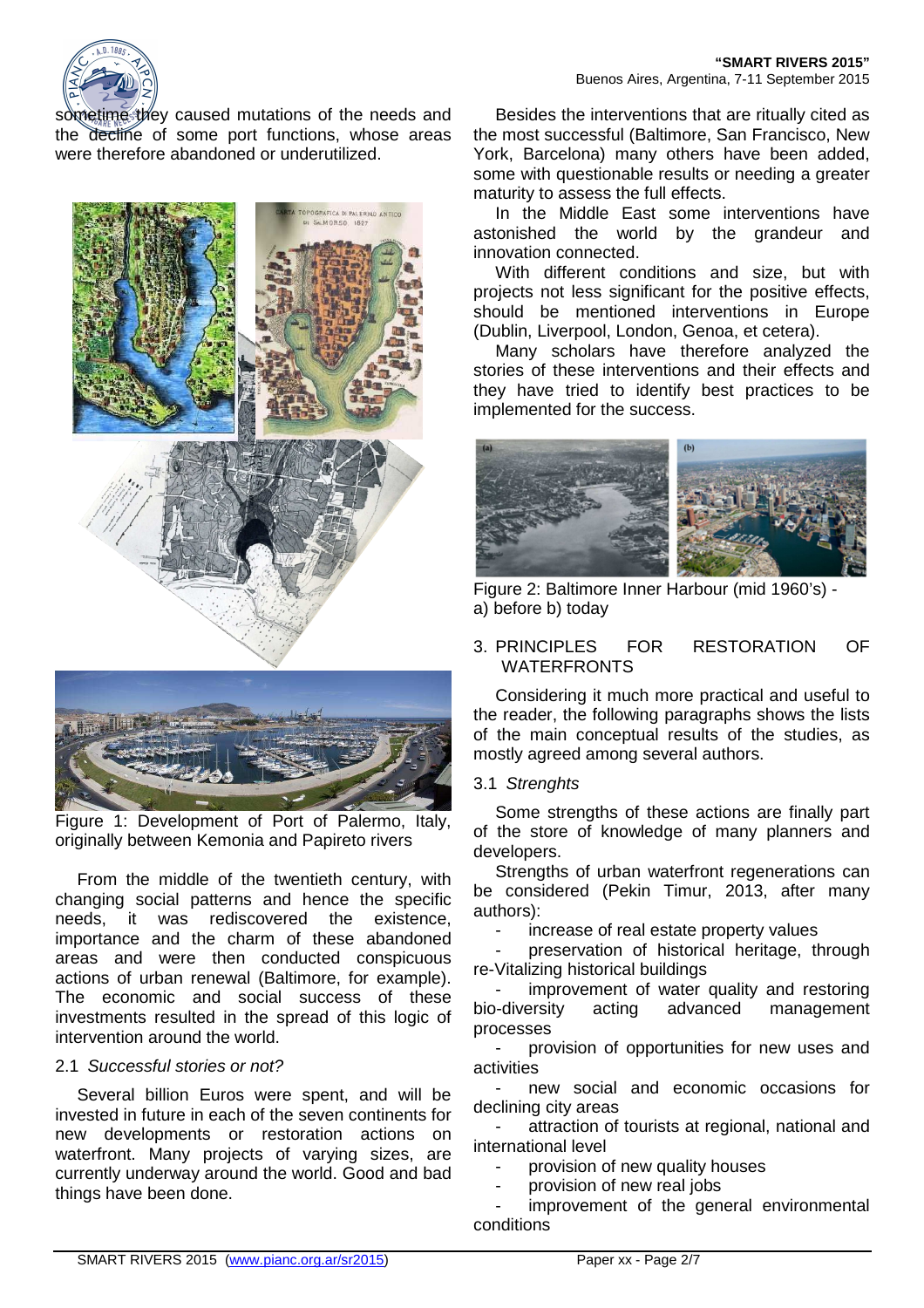

improvement of transport systems and other social services

improvement of relationship between water and city / town

encouraging economic investment on degraded areas That result in an improvement of the city's image, facilitating positive territorial marketing strategies.

#### 3.2 Risks

In the same time, they have to be underlined potential negative effects connected with wrong urban waterfront regeneration approaches (Morena, 2011):

- standardization of interventions
- exaggeration in pure real estate logics
- excessive tourism-commercial functions
- separation with the urban fabric
- aim of high profit

excessive limitation of public access to the waterfront

4. IMPORTANCE OF AN EFFECTIVE PLANNING PHASE WITH STAKEHOLDER INVOLVEMENT.

Another element to be considered as critical to the success of restoration of the waterfront is connected with the increasingly heated debate with political-economic groups and environmental groups.

More and more often the social dialectic, much stronger in democratic organizations, has created a cultural sub-product that we could call "cheap relativism". This refers to the increasing difficulty of distinguishing the good ideas from the less good, because a lot of debates on, often screaming, with strong preconceived connotations.

The environmental sensitivity, developed only in recent decades, has often become a mere tool in the hands of opponents of the projects.

Behind slogans that include words (today abused) such as "sustainability" and "environmental protection", that should identify only noble concepts about true best practices and behaviors, they hide other interests that aim to manipulate the weakest parts of society, which in fact cannot distinguish which are the most correct development models to be applied to improve the quality of life.

The only way to mitigate the waste of resources and time often associated with the approval of the projects is to draw up very well conceived and justified plans, taking into account the views of stakeholders since the earliest stages of development.

Special procedures for environmental assessment of plans and programs (in Europe, for planning, it is mandatory the procedure named Strategic Environmental Assessment, SEA) can ensure the involvement of all parties environmentally responsible and the opportunity for all stakeholders to have access to specific documents and then intervene in the process, placing remarks, comments and questions.

It goes without saying that after the approval of the plans, specific projects must be drafted, with successive levels of depth and detail. Depending on their characteristics these projects, consistent with the approved plans, are subject to additional procedures of Environmental Impact Assessment, EIA, in order to get their approval. Even at this stage the regulated presence of stakeholders in the approval process should ensure the most effective design.

The European experience shows that, unfortunately, where there is no regulatory system that adequately controls for appeals and to block projects with decreasing possibility after approvals by law, the results can be disastrous. Stop to multimillionaires projects, albeit planned and duly approved at each stage, it causes huge damages at environmental, landscape, economic and social level. On this it would be good to intervene legislatively (Ciralli, 2012).

#### 5. OBJECTIVES FOR PLANNING AND DESIGN OF WATERFRONTS

Frequentation of waterfront by residents, citizens and visitors, that should be a relaxing, pleasant and recreational experience, is a key objective to be achieved.

Three main elements have to be considered carefully, amongst the others:

- public access, walkways and open spaces

urban design and landscaping

land uses along the water edge.

Planning phase has to take in account the water dependency of landside activities:

Water-dependent uses: near water location is indispensable (ferryboat stations, marine terminals, yards for ship and boats repair and construction works, sailing and boating facilities, e.g.)

Water-related uses: near water location gives a vantage to the uses (industries and factories, storage facilities, public spaces, e.g.)

Water-independent uses: neither dependent nor necessarily related to water (public parks, malls, offices and business centres, e.g.).

Waterfront regeneration will succeed if the following aspects are taken in consideration (Wang, 2008):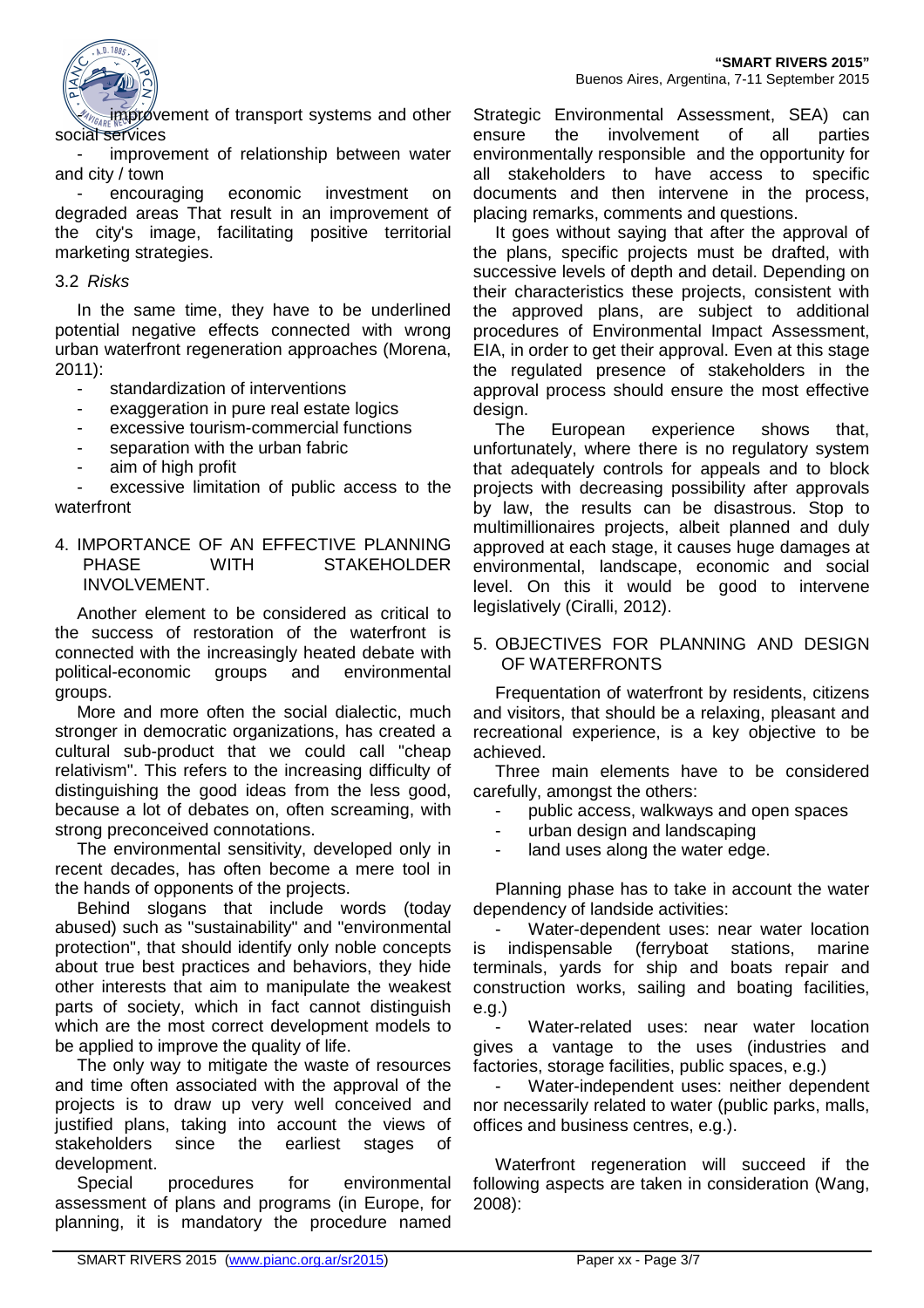

defining the waterfront, thinking the future role of the waterfront in the city:

making the master plan, especially to involve the communities and developers in the earliest stage;

fostering the physical and economic climate for the waterfront regeneration;

working in partnership with public authorities, private organizations and community groups;

reviewing the master plan so as to respond the market change and to reduce the financial risk. All the stages must be led by a powerful and independent development agency.

In synthesis, sustainability aspects of urban waterfront projects can be resumed as follows (Giovinazzi & Moretti, 2010, after others):

secure the quality of water and of environment

- waterfronts are part of the existing urban fabric

the historic identity gives character

mixed use is a priority

public access is a prerequisite

make the waterfront a priority for the community

planning in public private partnerships speeds the process

secure strategic public investment and attract private resources

public participation is an element of sustainability

waterfronts restorations are long term projects

- regeneration is an ongoing process
- it requires a multidisciplinary work

look beyond your boundaries.

#### 6. RECREATIONAL NAVIGATION INFRASTRUC-TURES (RNI) AND WATERFRONTS

Recreational Navigation Infrastructures (RNI), universally called "marina", if well planned and designed, are perfect candidates to be important, supportive part, for waterfront development projects.

The concepts expressed in the paragraphs above could be summarized with the following sentence (The Urban Land Institute, 2012):

"Cities seek a waterfront that is a place of public enjoyment. They want a waterfront where there is ample visual and physical public access – all day, all year - to both the water and the land. Cities also want a waterfront that serves more than one purpose: they want it to be a place to work and to live, as well as a place to play. In other words, they want a place that contributes to the quality of life in all of its aspects – economic, social, and cultural".

Actually RNI, to be sustainable and successful projects, have to encounter the principles and criteria above expressed.

The role and the scopes that should have RNI are clearly expressed in the Position Paper "Recreational Navigation in Coastal and Inland Waters" of the PIANC Recreational Navigation Commission (www.pianc.org), translated in several languages.

#### 6.1 Social importance of RNI

Both in countries where boating activities are fully developed (Northen Europe, USA, etc.) and where recreational navigation activities are becoming more and more appreciated, marinas have to be a safe, sustainable and pleasant place for boats and people.

Marinas are not at all only a place for berthing. They have to provide:

services to boats (fleets of very different kind of vessels)

- services for users of the boats (a wide range of them)

services to the whole community (a new urban occasion).

A well-planned marina and better designed, built and operated, can result substantial benefits to the whole territory and to its community:

it may become a new urban space

increases the value of real estate

involves a significant impact on employment

can offer a new promenade

can give opportunity to solve hydraulics problems (flooding, erosion)

can give opportunity for recovery or for reconstruction of rivers and lake banks.

#### 7. POLICIES FOR COASTAL SUSTAINABLE DEVELOPMENT: PPP

The above concepts should definitively encourage private investors and public administrations to work together. In situations where waterfront areas are underused or abandoned, the creation of a new nautical pole with urban services facilities, together with other development interventions, may be a solution worth considering.

Just a remediation or an urban renewal projects might be characterized by a prohibitive cost-benefit analysis, as not to permit the public intervention at all.

Instead, in a common public-private effort, proposing a development project that includes a marina with facilities and services typically residential, commercial and urban oriented, should ensure the economic sustainability, as well as the aimed environment and landscape enhancement.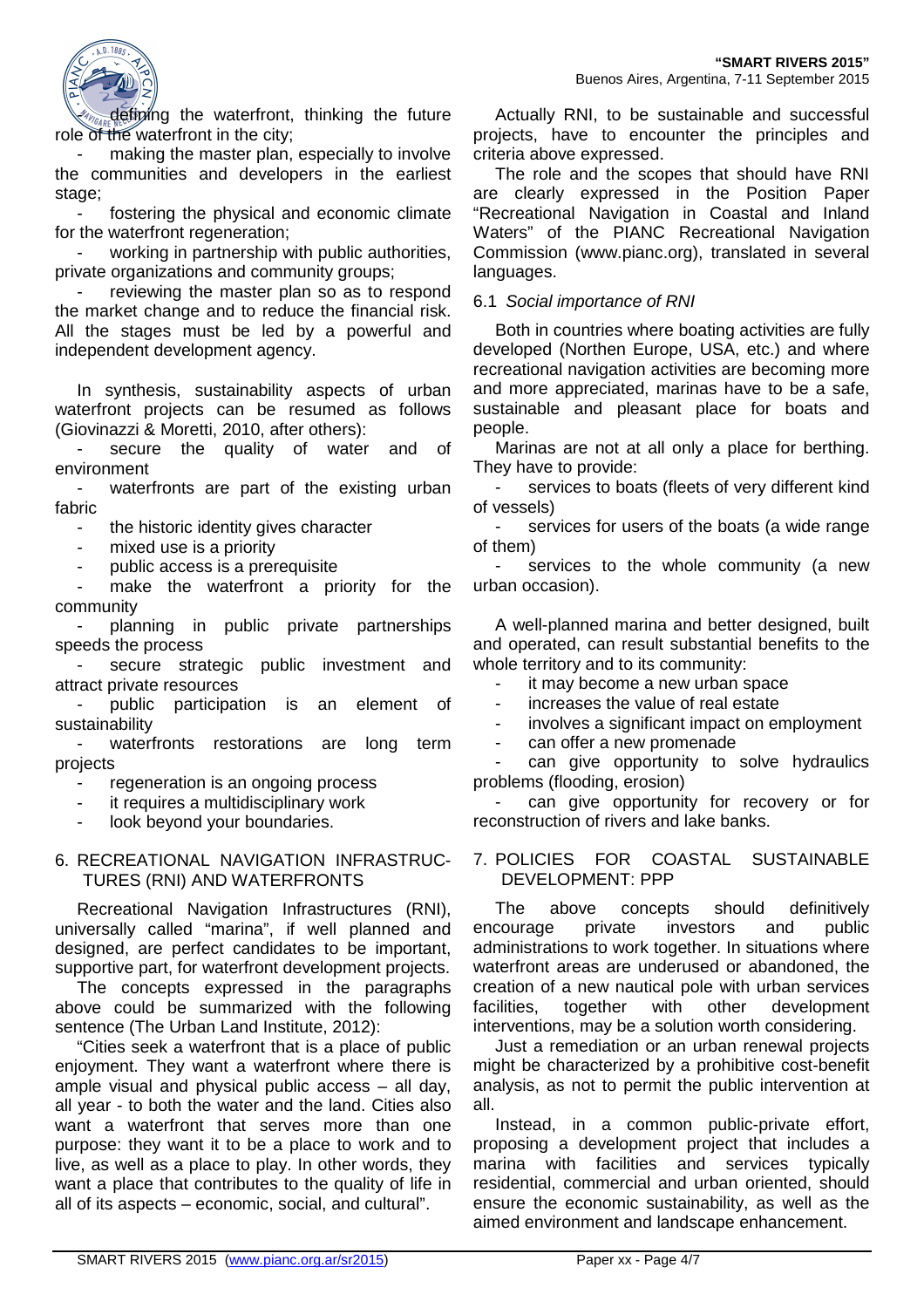

# 8. QUALITY OF DESIGN: THE MARINA

Quality in planning and design waterfront rehabilitation and RNIs is fundamental.

Owed to the very special and unique mix of features that this kind of projects have to encounter, the planning and design activities need professionals specially trained and experienced: the marina designers.

This kind of professionals must balance several different knowledge in engineering (coastal, structural, plants, etc.)., architecture and landscape, protection and preservation of the environment, urbanism, management, to name a few.

PIANC, helping to fill this gap that still does not see a specific academic education for this figure, started a specific "Marina Designer Training Program - MDTP" which aims to encourage specialized training of professionals in this field (pianc.pianc.org or reccom.pianc.org).

#### 9. CASE STUDY: LA BANDITA, PALERMO

Progetti e Opere srl, italian firm, in 2009 was asked by investors to start a study for a possible PPP (public private partnership) with the aim of preparing proposals of projects for recovering the waterfront between "Lo Sperone" and "Acqua dei Corsari", including "La Bandita" (in Italian means "banished woman").

The firm set up a multidisciplinary group of experts (architects, engineers, biologists, geologists and a sociologist).The program of the work had these main steps:

- environmental condition studies
- urbanism studies
- social analysis

• meetings with the local community leaders and principal stakeholders

- defining strategic alternatives
- master planning
- development of feasibility projects

The approach that permitted the general planning was the typical one of the "logical framework".

After preparing the fact-finding studies and having done the first meetings with the potential stakeholders, it was conducted a typical SWOT (Strengths, Weaknesses, Opportunities and Threats) analysis.

Having recognized the most sensitive aspects, thresholds of performance levels were set. In this way a "Tree of Problems" was designed. From problems, the further step was recognizing objectives and then were drafted the alternative strategies, all feasible and compliant with the objectives.

All the strategies compared showed an important critical aspect: the lack of financial sources.

A great urgency to solve the urban problems and less and less public resource to invest. The only possibility to balance the PPP, was a strong presence of private investments. The chosen strategy was a complex program in three main steps:

Phase A) "hot" actions, with a more decisive possibility of revenue for investors

Phase B) "lukewarm" actions, oriented to a more public rather that private interest

Phase C) "cold" actions, with a strong public identity.



Figure 3: Proposed projects for "La Bandita" waterfront regeneration – Phase B)

#### 9.1 Phase A) Hot actions

It was recognized to be one that gives value at the water dependent activities, respecting the ancient vocation of the burg.

So it was designed the completion of the port of "La Bandita", that have to remain for fishermen only.

It was then developed a RNI, with a large open spaces to public and a special attention to the urban waterfront recovery in respect of the soul of the place.

#### 9.2 Phase B) Lukewarm actions

that has to follow the precedent one for permitting the financial sustainability and for avoiding very strong disequilibrium in the social fabric, is represented by an iconic and valued intervention: the project of the "Parco Tematico della Storia, delle Arti e delle Tradizioni del Mare – SATM".

The SATM park will be a multicultural center and theme park, with museums, an aquarium, a media library, schools, a research center, all dealing with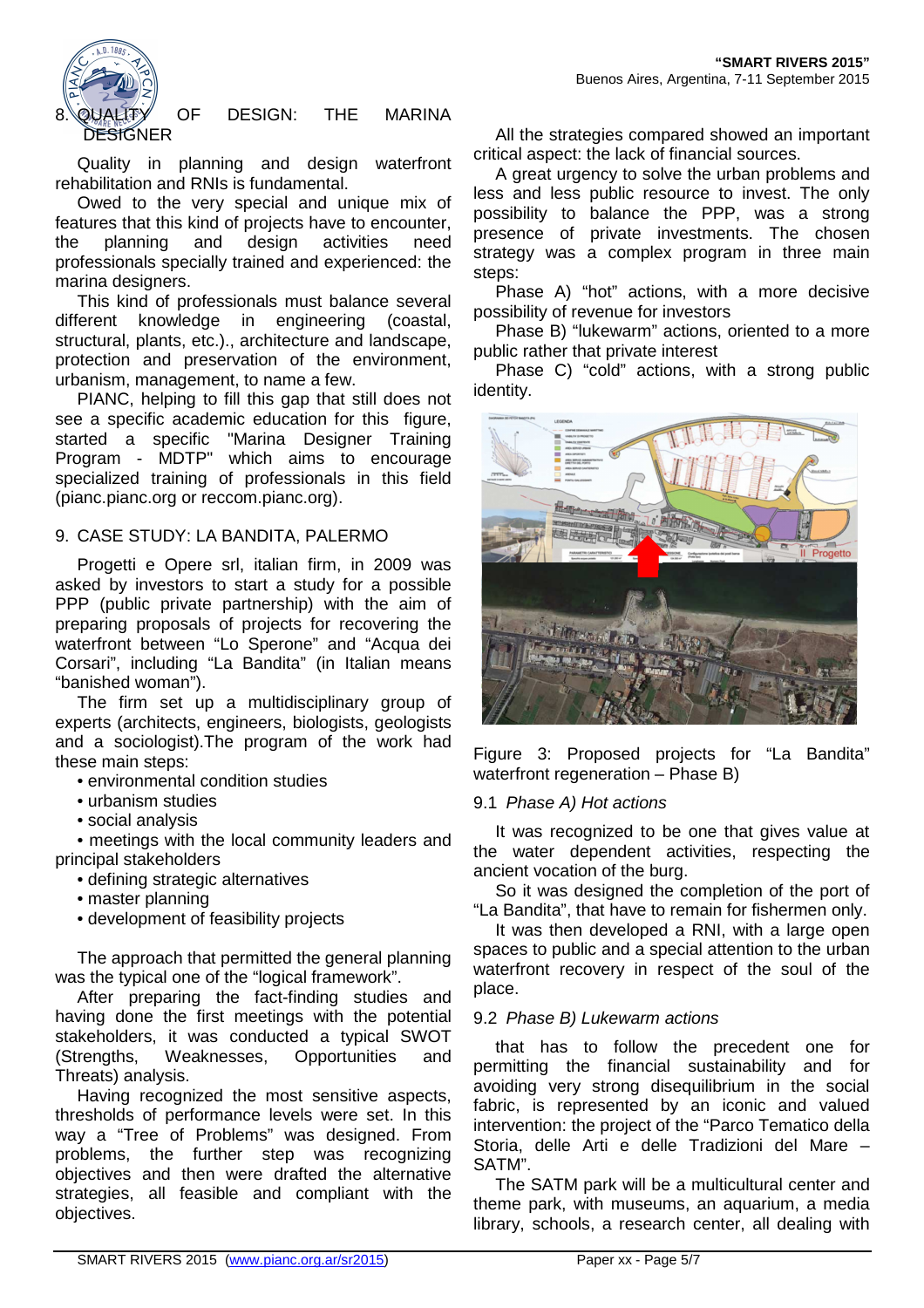

the themes of history, arts and traditions of the Mediterranean Sea.

The sea for Sicilians, being Sicily an island, is in fact an important part of their soul and their culture. Using the modern multi sensorial expositive languages it will be possible to explain to visitors, students and researchers the importance and value of the Mediterranean Sea, true hinge of three continents, "port of history and port of the world".

#### 9.3 Phase C) Cold actions

that could be contemporary to the B one, will be the large scale restoring waterfront intervention between Acqua dei Corsari e lo Sperone. This intervention follows an enhance other started by the Municipality.

The main goals, completely oriented to the public free use, will be:

• The creation of a new promenade, with a long, safe, pleasant way for cycles and pedestrian

• Green and garden areas

• Urban meeting points and relaxing area

• Restoring the private buildings facades, respecting a precise "color and types" plan.

#### 10. CONCLUSION

Being between the most sensitive, and, in the same time, resilient areas, more and more part of existing ports, urban, industrial and commercial waterfronts are a truly resource for communities.

Both in internal waters (rivers, lakes) or sea, communities look at waterfront area in similar ways, with some interesting differences.

Different interests, conflicts between contrasting uses, environmental and administrative constraints are always present. As well they are needing of respect and recover of environment and the improvement of quality of life.

Several studies were done by authors about many projects completed all over the world: good and bad things were done and rules for best practice nowadays can be almost fully recognized.

After several lessons learned, some principles for restoration of waterfront have to be applied, mainly in planning and design phases. These principles in very few words regard sustainability in the wider sense of it.

The aim of this kind of project have to range from making interesting investments for public and private bodies, to the acceptance from communities and stakeholders, gaining a real improvement of quality of life.

In projects of development or restoration of waterfront, more and more often recreational navigation infrastructures (RNI), for resident, transient, sport and tourism, are included as a fundamental part. These RNI (commonly called

marina) have to include services to boats, to their owners and users, as well to citizens, including people non interested in boating.

In fact is out of doubt that in several cases, under specific conditions, the RNI can help in recovering and enhancing good relationship between people, water and environment. Meantime RNI can represent a real new urban occasion, a space for the social fabric and an economic opportunity, adding an amount of real new jobs. These are the main reasons, for instance, that cause the recognized increasing of the real estate value near a marina, if it is well planned, designed, built and managed.

As it is clear, projects of this kind succeed if policies for sustainable development are fully applied. This could seem very difficult to manage in actual situations, but it is not true. Good projects always result in a correct mix that encounter the major requirements for their success.

It appears clear that centrality of these processes lies in very high quality of planning and design activities. The marina and waterfront development projects requires very deep knowledge in several different disciplines: urbanism, architecture, engineering, environment, management, e.g..

Experts in this field, between these the so called "Marina Designers", can manage correctly teams of professionals that can give the correct answer to the several questions that are posed.

We focused on the main principle to be considered in development and rehabilitation of waterfronts projects, showing the results of several studies.

Then it was explained how RNI can been implemented in these projects, to give support to their success, boosting people attention and relationship toward water and environment, resulting meantime in new urban and economic opportunity.

The case study presented showed an example of the described approach.

#### 11. REFERENCES

Carta, M. 2014, Reimaging Urbanism, ListLab, Trento, Italy

Ciralli, E., 2012, Planning and design of ports in very sensitive areas: case studies, in acta "4th National AIPCN-PIANC Congress, Infrastructure, logistics and sustainability - 2nd PIANC Mediterranean Days of Coastal and Port Engineering", Valencia, Spain

Giovinazzi, O. & Moretti, M., 2010, Port Cities and Urban Waterfront: Transformations and Opportunities, TeMALab Journal

Morena, M. (2011). Morphological, Technological and Functional Characteristics of Infrastructures as